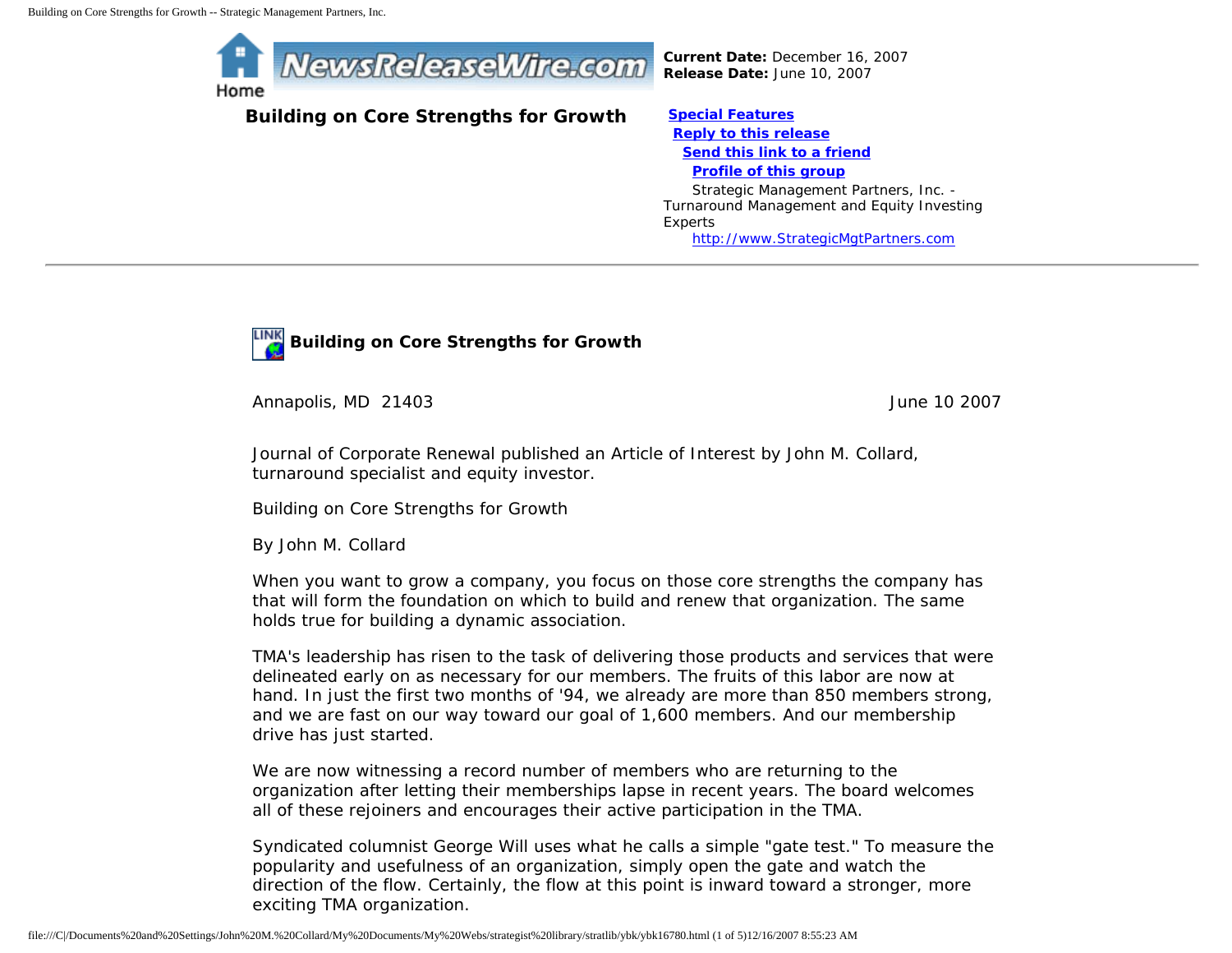## What We Must Do Now

To remain strong and vital, we must continue to focus on the strengths of the TMA that have attracted so many new members, that have retained our existing membership base, and that have made the doubters return. These are our core strengths.

Simply put, what the TMA does best is to provide a professional and educational focus for our profession. The TMA sends a message to the corporate community and to our clients that there is a national organization whose goal is focused on supporting and educating its membership in its area of expertise.

At the root of this strength is our membership. As a member, you are empowered to help grow this organization. We are only as strong as our weakest member, yet we shine as bright as our most outstanding stars.

When you bring together a multitude of disciplines: practitioners, consultants, lawyers, advisors and so on, you provide fertile ground for quality networking opportunities. Certainly there is at hand an exchange of knowledge in the structured form of education and in the informal passing of "war stories." And there is the exchange of leads through non-competitive member referrals.

For example, try sharing a client problem with a member from across the country (not your direct competitor) and you might be surprised at the cooperation or potential solution they offer. On a more formal basis, several chapters are starting or operating referral programs.

The experience level of the experts that comprise our membership is unparalleled in any other organization. If you, our members, will actively bring new participants to your local chapters and to the overall association, you will be surprised how it raises the quality of networking opportunities available.

One-fourth of our members have joined without the benefit of organized local forums. We are in the process of expanding the chapter network in the U.S. and abroad. We are targeting new chapters: Cleveland, Detroit, Charlotte, South Florida, St. Louis, Minneapolis, Denver, Pittsburgh, San Francisco, Mexico and Europe.

When you promote the corporate renewal profession, you promote your firm and livelihood as well. We are working in an economy that has more employment unrest than was witnessed during the Great Depression. There are a myriad of out-of-work white collar executives promoting themselves as consultants while they look for work What will give you, the dedicated corporate renewal practitioner, an advantage in gaining clients? If you promote the profession and the benefits available at the TMA, then you enhance your credibility in the eyes of those clients and increase the chances they will call you for help. We all share in the growing pains of a profession that has yet to truly establish itself. Imagine the benefits once we succeed.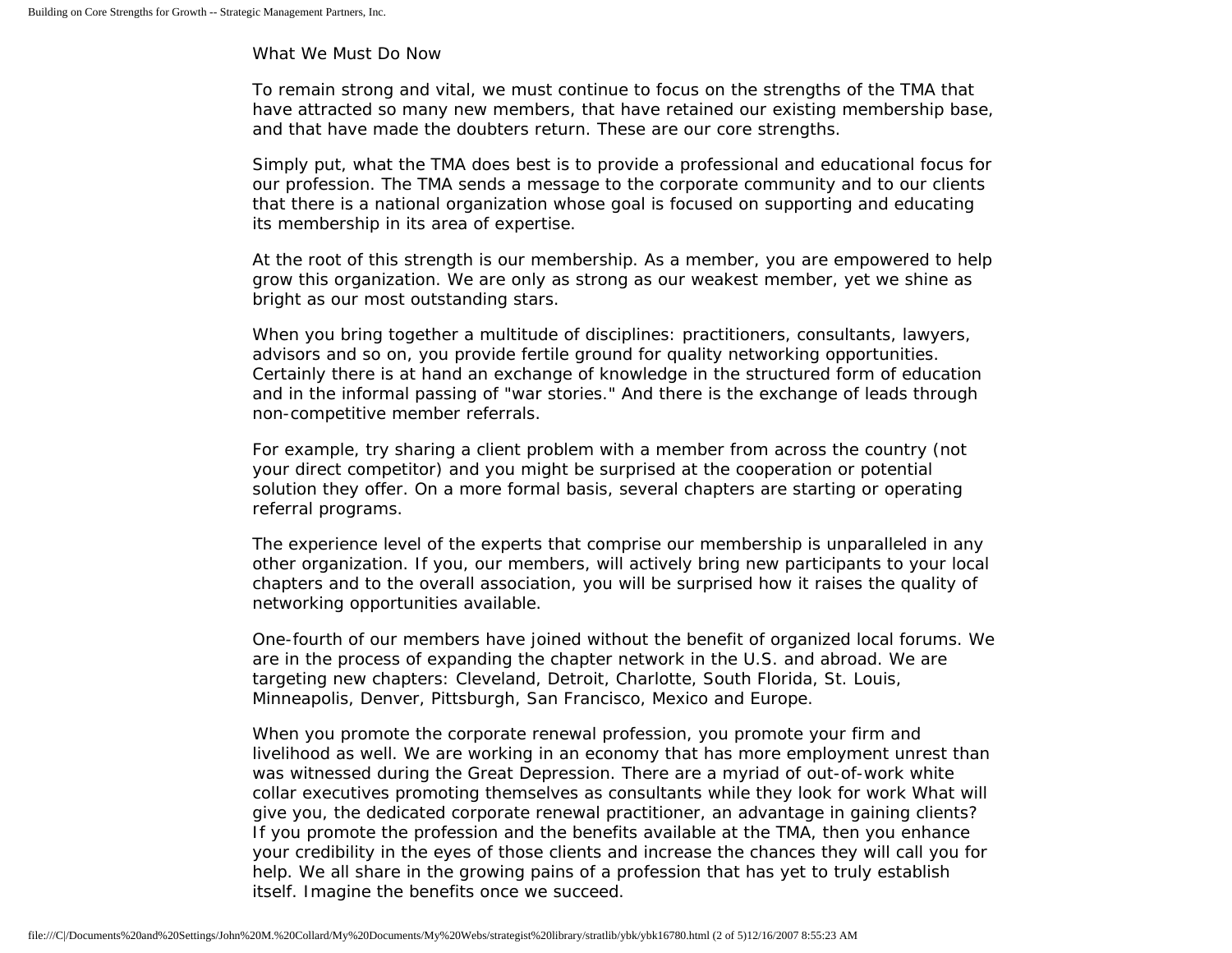When you participate in the certification process, you set a benchmark for your skills and services in your clients' eyes. Whether you are interested in becoming a certified turnaround professional, TMA offers a host of regional education courses that focus on renewal knowledge of all types to interested members.

When we continue to raise the corporate community's awareness of our organization, we expand the market for corporate renewal services, and as a result, all members benefit from the heightened awareness. TMA's leadership has been actively promoting the organization. We recently issued three press releases to news organizations across the country following the national conference. When you see the TMA mentioned in your local press, please share it by sending a copy to the national office. If you have ideas about how we can better increase our public relations effectiveness, please share them. Or better yet, get involved.

The future of the TMA is a function of your (our member's) involvement and the energy that you can, and will, bring to the TMA's growth effort.

## About the Author

John M. Collard, is Chairman of Annapolis, Maryland-based Strategic Management Partners, Inc. (410-263-9100, [www.StrategicMgtPartners.com](http://www.strategicmgtpartners.com/) ), a nationally recognized turnaround management firm specializing in interim executive leadership, asset recovery, and investing in underperforming companies. He is Past Chairman of the Turnaround Management Association, a Certified Turnaround Professional, and brings 35 years senior operating leadership, \$85M asset recovery, 40+ transactions worth \$780M+, and \$80M fund management expertise to run troubled companies, and advise company boards, litigators, institutional and private equity investors.

Reference:

[Library TMA: Building on Core Strengths for Growth](http://www.turnaround.org/news/letter.asp?objectID=2685) 

[www.StrategicMgtPartners.com](http://www.strategicmgtpartners.com/)

John M. Collard (Strategist@aol.com) Chairman Strategic Management Partners, Inc. 522 Horn Point Drive Annapolis, MD 21403 Phone : 410-263-9100 Fax : 410-263-6094

[www.StrategicMgtPartners.com](http://www.strategicmgtpartners.com/)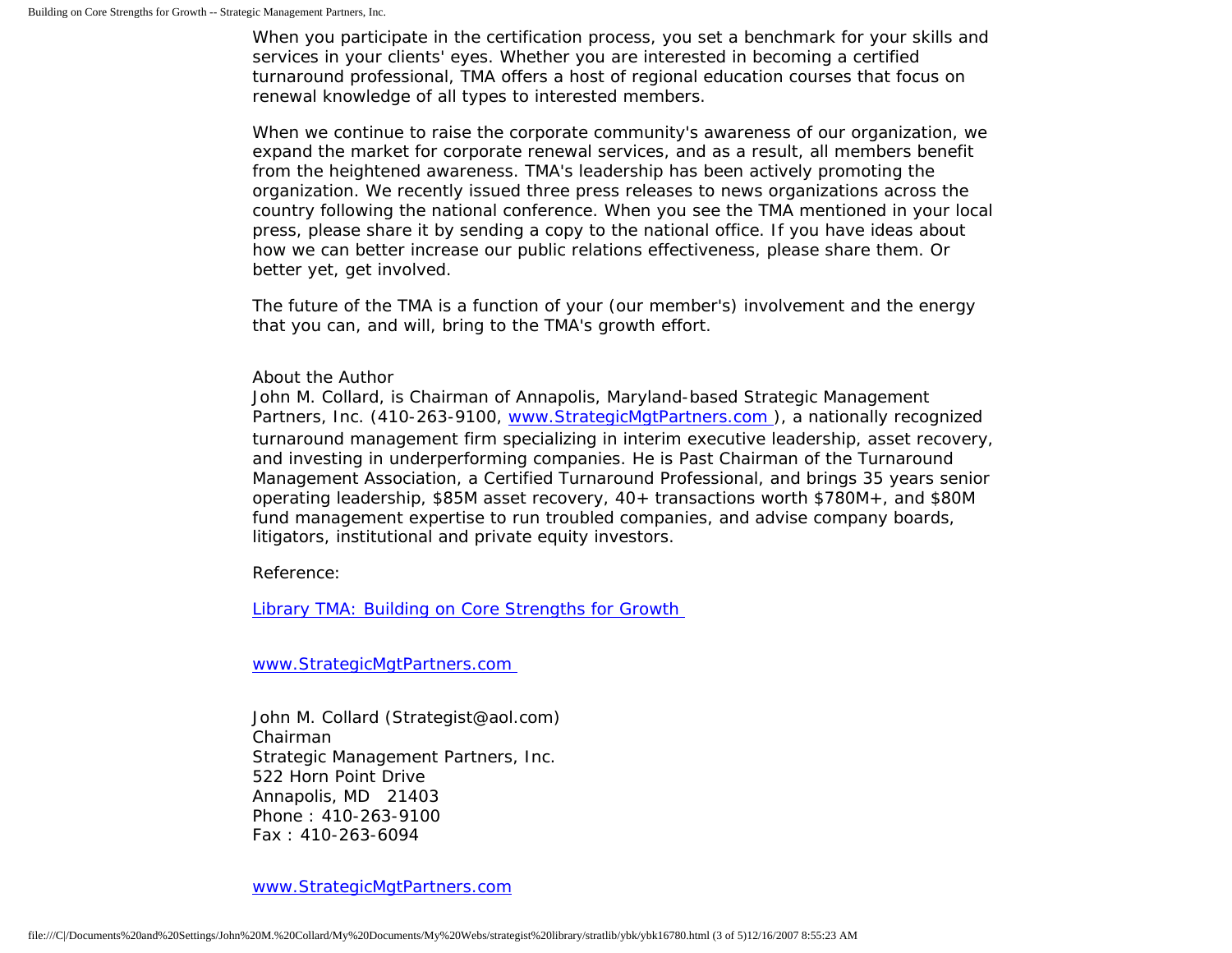More Information [Library TMA: Building on Core Strengths for Growth](http://www.turnaround.org/news/letter.asp?objectID=2685)

[Contact John M. Collard](http://www.expertclick.com/expertClick/contact/default.cfm?Action=ContactExpert&GroupID=1016)  $\Box$ 

[Ask a question with InterviewNetS](http://www.expertclick.com/expertClick/contact/default.cfm?GroupID=1016)M

## **Other experts on these topics:**

- **1. [Management](http://www.expertclick.com/search/default.cfm?SearchCriteria=Management)**
- **2. [Leadership](http://www.expertclick.com/search/default.cfm?SearchCriteria=Leadership)**
- **3. [Planning](http://www.expertclick.com/search/default.cfm?SearchCriteria=Planning)**
- **4. [Invest](http://www.expertclick.com/search/default.cfm?SearchCriteria=Invest)**
- **5. [Strategy](http://www.expertclick.com/search/default.cfm?SearchCriteria=Strategy)**
- **6. [Small Business](http://www.expertclick.com/search/default.cfm?SearchCriteria=Small Business)**
- **7. [Strategic Planning](http://www.expertclick.com/search/default.cfm?SearchCriteria=Strategic Planning)**
- **8. [Advisor](http://www.expertclick.com/search/default.cfm?SearchCriteria=Advisor)**
- **9. [Valuation](http://www.expertclick.com/search/default.cfm?SearchCriteria=Valuation)**
- **10. [Transition](http://www.expertclick.com/search/default.cfm?SearchCriteria=Transition)**
- **11. [Value](http://www.expertclick.com/search/default.cfm?SearchCriteria=Value)**
- **12. [Bankruptcy](http://www.expertclick.com/search/default.cfm?SearchCriteria=Bankruptcy)**
- **13. [Crisis Management](http://www.expertclick.com/search/default.cfm?SearchCriteria=Crisis Management)**
- **14. [Governance](http://www.expertclick.com/search/default.cfm?SearchCriteria=Governance)**
- **15. [Investment Management](http://www.expertclick.com/search/default.cfm?SearchCriteria=Investment Management)**
- **16. [CEO Effectiveness](http://www.expertclick.com/search/default.cfm?SearchCriteria=CEO Effectiveness)**
- **17. [Executive Leadership](http://www.expertclick.com/search/default.cfm?SearchCriteria=Executive Leadership)**
- **18. [Turnaround](http://www.expertclick.com/search/default.cfm?SearchCriteria=Turnaround)**
- **19. [Corporate Change](http://www.expertclick.com/search/default.cfm?SearchCriteria=Corporate Change)**
- **20. [Ethical Issues/Management](http://www.expertclick.com/search/default.cfm?SearchCriteria=Ethical Issues/Management)**
- **21. [Startup](http://www.expertclick.com/search/default.cfm?SearchCriteria=Startup)**